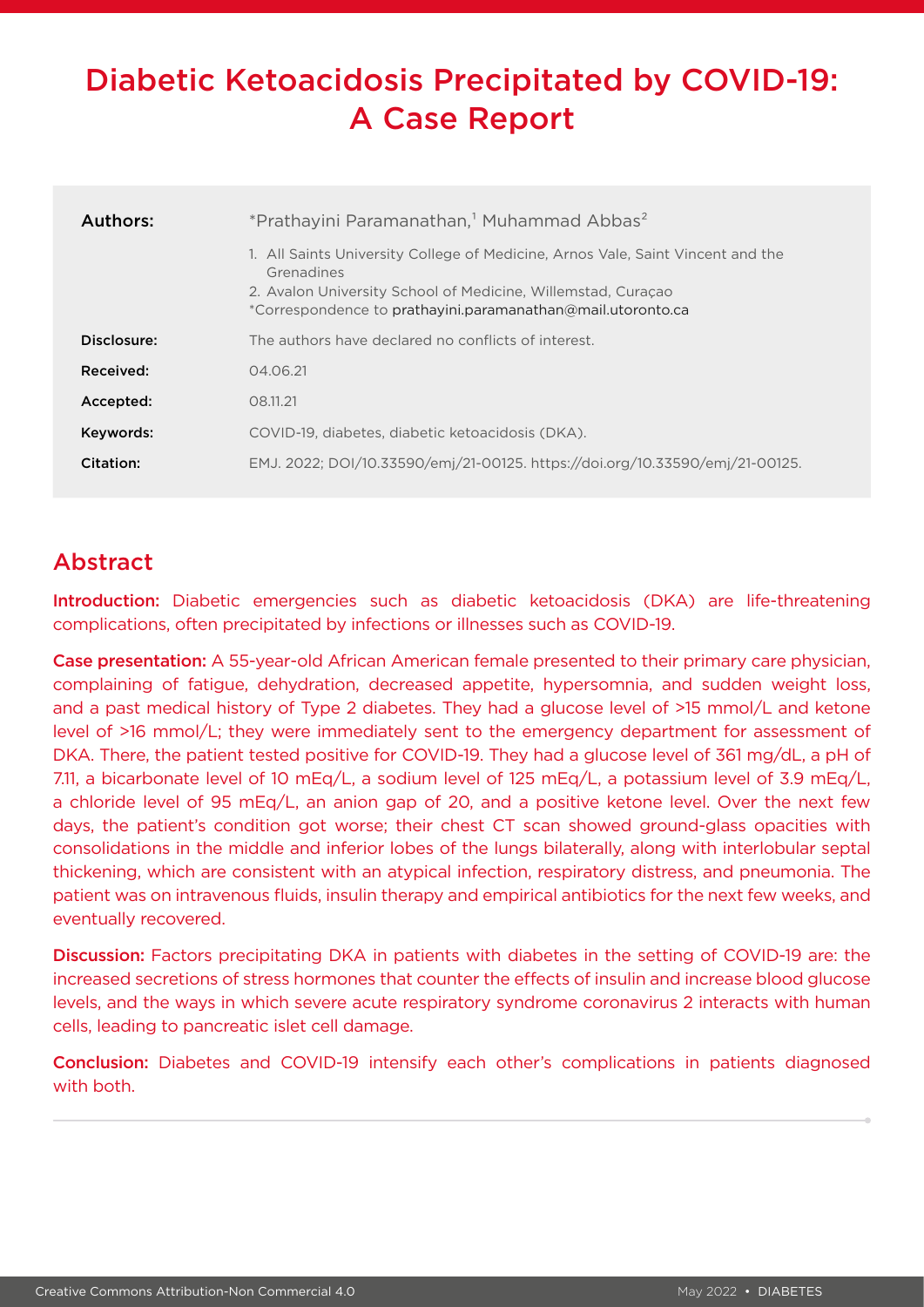#### **INTRODUCTION**

The severe acute respiratory syndrome coronavirus 2 (SARS-CoV-2) outbreak began in China in December 2019, and the World Health Organization (WHO) declared COVID-19 as a pandemic in March 2020.<sup>1</sup> Since then, there have been 146,054,107 positive cases and 3,092,410 deaths globally to date in April 2021.<sup>2</sup> Recent COVID-19 studies have shown that individuals above the age of 60, or with underlying health conditions such as obesity, diabetes, chronic kidney disease, cardiovascular disease, and cancer, are at a higher risk of severe illness and mortality.3 A study conducted in New York, USA, showed that the prevalence of diabetes was higher in patients with COVID-19 who were hospitalised (34.7%) versus recovering from home (9.7%).<sup>4</sup> Another study based in England, UK, revealed that among patients with COVID-19 who have passed away at hospital, 32% had Type 2 diabetes and a 2.03 times higher rate of mortality, and 1.5% had Type 1 diabetes and a 3.5 times higher rate of mortality.<sup>5</sup> Another study conducted in China showed that the prevalence of diabetes amongst the general population was 8.2%, and increased to 34.6% in patients with COVID-19.<sup>6</sup> Diabetic emergencies like diabetic ketoacidosis (DKA) are life-threatening complications, often precipitated by infections or illnesses.7 Currently, there is limited data on the correlation between COVID-19 and DKA. The authors report a case of a 55-year-old African American female with COVID-19, who developed DKA.

#### CASE PRESENTATION

A 55-year-old African American female presented to her primary care physician (PCP), complaining of fatigue, dehydration, decreased appetite, hypersomnia, and sudden weight loss. They denied any fever, cough, sore throat, shortness of breath, headache, runny nose, vomiting, diarrhoea, and loss of taste or smell. Their past medical history included schizophrenia, Type 2 diabetes, hyperlipidaemia, and vitamin D and zinc deficiency. They were taking risperidone 25 mg intramuscular Q14, metformin 1,000 mg orally twice daily (PO BID), empagliflozin 25 mg once each morning (PO QAM), insulin glargine 25 units by single-carrier quadrature amplitude

modulation rosuvastatin 40 mg orally at bedtime, vitamin D 2,000 units PO QAM, zinc gluconate 50 mg once daily (PO QD), and acetaminophen 325 mg every 4 hours, as needed.

Examination by the PCP showed that the patient's vitals were stable. They had a blood pressure of 132/82 mmHg, a heart rate (HR) of 82 bpm, a respiratory rate of 16 breaths/min, and an oxygen saturation of 98%. The urine dipstick test showed a glucose level of >15 mmol/L and ketone level of >16 mmol/L. The patient was immediately sent to the emergency department (ED) for assessment of DKA. Upon arrival at the ED, the patient's vitals remained stable. They had a blood pressure of 138/82 mmHg, an HR of 80 bpm, a respiratory rate of 16 breaths/min, and an oxygen saturation of 98%. A reverse transcription-PCR test was conducted as part of routine COVID-19 testing, and the patient tested positive for COVID-19. They were immediately moved into isolation, where further work-up was completed. Blood work and urinalysis were consistent with DKA; the former showed a glucose level of 361 mg/dL, a pH of 7.11, a bicarbonate level of 10 mEq/L, a sodium level of 125 mEq/L, a potassium level of 3.9 mEq/L, a chloride level of 95 mEq/L, an anion gap of 20, and the latter was positive for ketones. The patient was started on intravenous (IV) fluids, insulin therapy, and empirical antibiotics for the management of DKA and COVID-19. They were then transferred to the intensive care unit (ICU) for further care.

Over the next 3 days, the patient's condition worsened. The ECG showed sinus tachycardia, probable left atrial enlargement, and borderline T-wave abnormalities; the patient was persistently tachycardic with HRs ranging from 100–140 bpm. The CT scan without IV contrast showed groundglass opacities with consolidations in the middle and inferior lobes of the lungs bilaterally, along with interlobular septal thickening, which are consistent with an atypical infection, respiratory distress, and pneumonia. The peripheral doppler ultrasound ruled out deep vein thrombosis and the CT pulmonary angiogram ruled out pulmonary embolism. The patient had nasogastric and endotracheal intubation. They continued on IV fluids, insulin therapy, and empirical antibiotics.

Eventually, the patient's DKA and COVID-19 resolved with standard management, and they were finally discharged home 1 month later. Their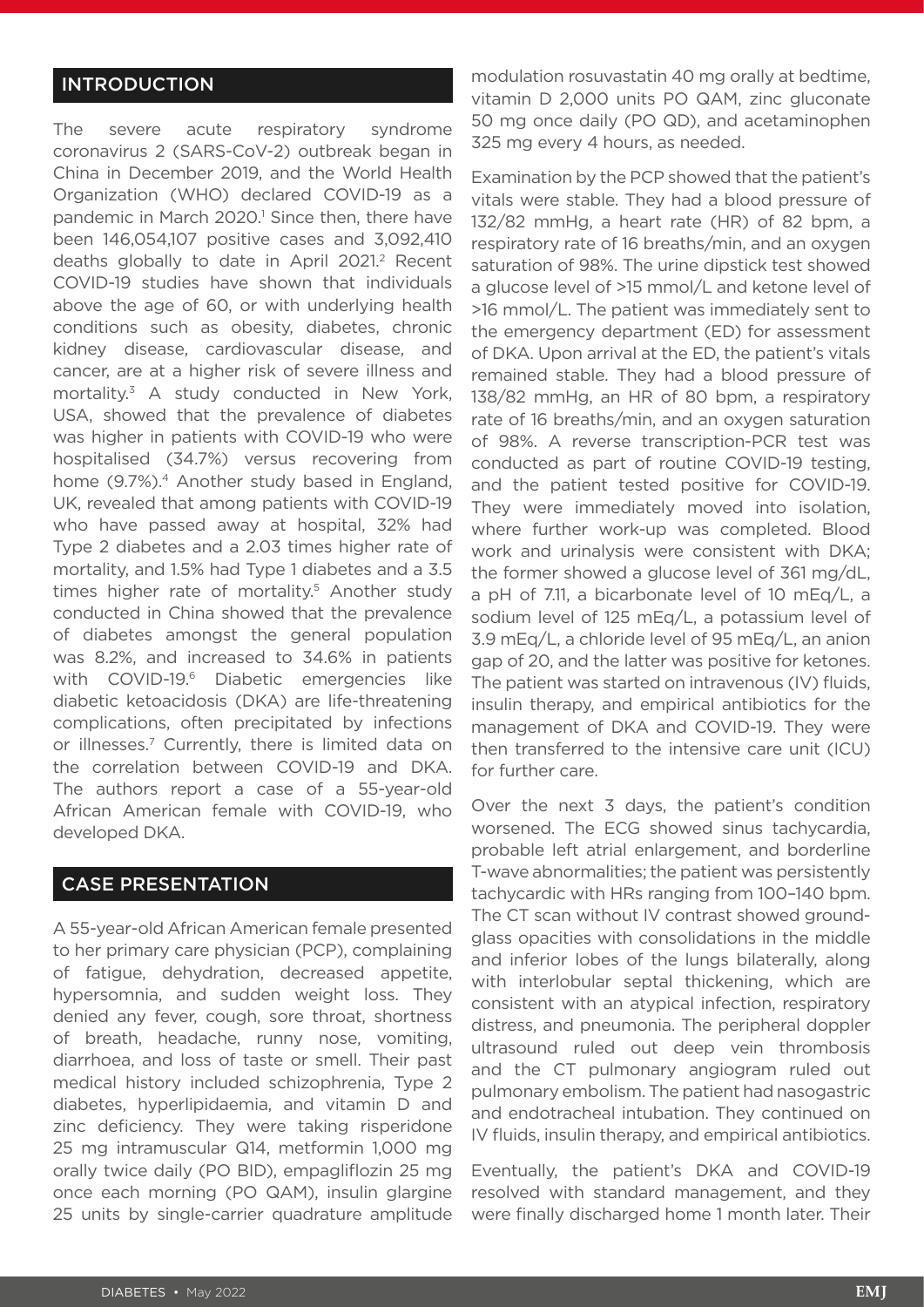discharge prescription included risperidone 25 mg intramuscular Q14, metformin 1,000 mg PO BID, linagliptin 5 mg PO QAM (new medication), insulin glargine 25 units by single-carrier quadrature amplitude modulation, rosuvastatin 20 mg orally each bedtime (lowered dosage), ezetimibe 10 mg PO QAM (new medication), bisoprolol 5 mg PO QAM (new medication), vitamin D 2,000 units PO QAM, zinc gluconate 50 mg PO QD, multivitamin with iron 1 tablet PO BID (new medication), and acetylsalicylic acid 81 mg PO QD (new medication). The patient was referred to a diabetes educator and an endocrinologist for further follow-up.

The day after discharge from the ICU, the patient visited their PCP, who reviewed their ED and ICU notes, discharge prescription, and referrals. The patient was feeling better and was not in any distress. The PCP noted that the patient had a case of DKA precipitated by COVID-19.

#### **DISCUSSION**

It has been established that patients with diabetes are at increased risk of COVID-19 infection, ICU admission, and mortality.<sup>3-6</sup> Multiple explanations have been postulated for this predisposition. Dysregulated immune responses in patients with diabetes lead to a higher susceptibility to infectious diseases.8 Furthermore, *in vitro* and animal studies show that hyperglycaemia facilitates local viral replication in the lungs and impairs antiviral immune responses.9,10 Conversely, fasting blood glucose levels are higher in patients with COVID-19. Additionally, higher levels of IL-6 seen in diabetes predispose these patients to a greater risk of a cytokine storm, which may lead to critical illness.<sup>8</sup> Thus, diabetes and COVID-19 intensify each other's complications in patients diagnosed with both.

The patient presented in this case was diagnosed with DKA that was likely precipitated by COVID-19. Although the patient did not present with typical COVID-19 symptoms, their reverse transcription-PCR test results prove the diagnosis. In addition, their chest CT scan results are consistent with typical COVID-19 pneumonia appearance, with a sensitivity of 73.5% and specificity of 82.8%, as per the Radiological Society of North America (RSNA).<sup>11</sup> A study

from China highlighted 58 COVID-19 cases characterised by positive chest CT scanning in which the patients were asymptomatic. $12$ Furthermore, the absence of other possible triggers for the development of DKA is suggestive that it was likely provoked by COVID-19.

DKA is a lethal complication of diabetes characterised by anion gap metabolic acidosis and the accumulation of ketone bodies due to uncontrolled blood glucose levels. This typically occurs in Type 1 diabetes but has also been seen in Type 2 diabetes, especially in the presence of an infection. The resistance or deficiency of insulin increases blood glucose levels to a range of 350 mg/dL (19.4 mmol/L) to 450 mg/dL (27.8 mmol/L), and up to 800 mg/dL  $(44 \text{ mmol/L})^{13}$  Clinically, the patient will present with decreased alertness, nausea, vomiting, dehydration, Kussmaul breathing, and abdominal pain. The patient's blood glucose level on admission to the ED was 361 mg/dL, which was consistent with DKA. Furthermore, blood work showed a low pH, low bicarbonate level, and an elevated anion gap metabolic acidosis. The inability to use glucose due to insulin resistance and deficiency leads to enhanced lipolysis, and the primary source of energy shifts from glucose breakdown to fatty acid breakdown. Ultimately, there is an abundance of acetyl coenzyme A, which is converted to acetoacetic acid, and further reduced to β-hydroxybutyric acid. Both of these ketone acids contribute to anion gap metabolic acidosis and can be detected on urinalysis, as seen in this patient.

Since the beginning of the COVID-19 pandemic to date, some cases of DKA precipitated by COVID-19 have been reported. Multiple explanations to this pathophysiology have been proposed. One of the most common precipitating factors of DKA is infections or illnesses.<sup>14</sup> They cause increased secretions of stress hormones such as catecholamines and cortisol, which counter the effects of insulin and increase blood glucose levels.15 Some studies have shown that patients with COVID-19 have significantly higher levels of cortisol, which may induce DKA if they are also diabetic.<sup>16</sup> Another factor precipitating DKA in patients with diabetes may be the ways in which SARS-CoV-2 interacts with human cells. The spike protein receptor binding domain on SARS-CoV-2 binds to the angiotensin converting